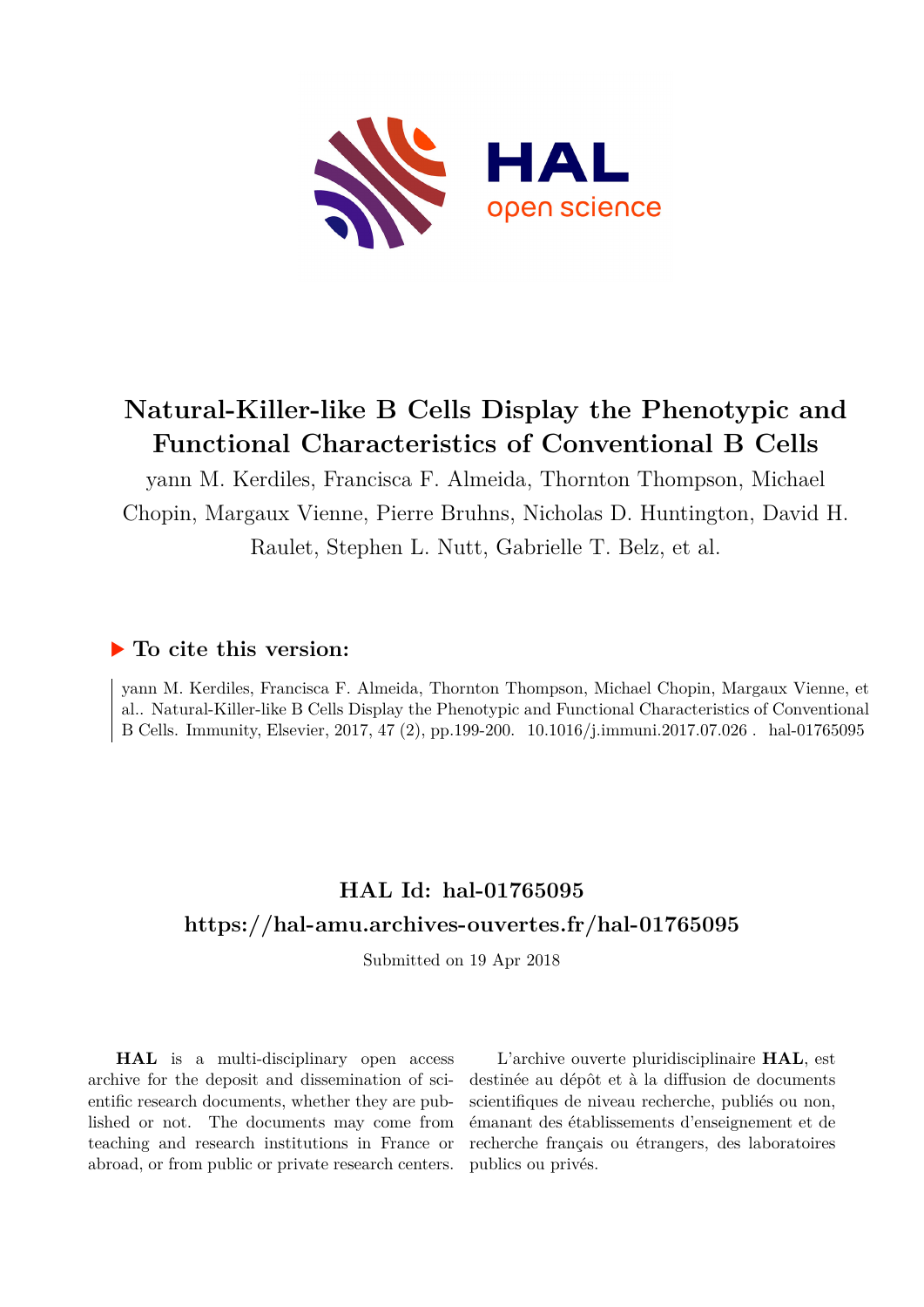## Natural-Killer-like B Cells Display the Phenotypic and Functional Characteristics of Conventional B Cells

Yann M. Kerdiles,<sup>[1](#page-1-0)[,8](#page-1-1),[\\*](#page-1-2)</sup> Francisca F. Almeida,<sup>[2,](#page-1-3)[3](#page-1-4),8</sup> Thornton Thompson,<sup>[4,](#page-1-5)[8](#page-1-1)</sup> Michael Chopin,<sup>2,3,8</sup> Margaux Vienne,<sup>1</sup> Pierre Bruhns, [5,](#page-1-6)[6](#page-1-7) Nicholas D. Huntington, [2,](#page-1-3)[3](#page-1-4) David H. Raulet, [4](#page-1-5)[,9](#page-1-8) Stephen L. Nutt, [2](#page-1-3)[,3,](#page-1-4)[9](#page-1-8) Gabrielle T. Belz, 2,3,9 and Eric Vivier<sup>[1,](#page-1-0)[7](#page-1-9)[,9](#page-1-8)</sup>

1Centre d'Immunologie de Marseille-Luminy, Aix Marseille Université, INSERM, CNRS, Marseille, France <sup>2</sup>Walter and Eliza Hall Institute of Medical Research, 1G Royal Parade, Parkville, VIC 3052, Australia <sup>3</sup>Department of Medical Biology, University of Melbourne, VIC 3010 Australia

<sup>4</sup>Department of Molecular and Cell Biology and Immunotherapeutics and Vaccine Research Initiative, University of California, Berkeley, Berkeley, CA 94720-3200 USA

<sup>5</sup>Institut Pasteur, Department of Immunology, Unit of Antibodies in Therapy and Pathology, Paris, France 6 INSERM, U1222, Paris, France

<span id="page-1-0"></span>7Service d'Immunologie, Hôpital de la Timone, Assistance Publique – Hôpitaux de Marseille, Marseille, France <sup>8</sup>These authors contributed equally

<span id="page-1-4"></span><span id="page-1-3"></span><sup>9</sup>Senior author

<span id="page-1-9"></span><span id="page-1-7"></span><span id="page-1-6"></span><span id="page-1-5"></span><span id="page-1-1"></span>\*Correspondence: [kerdiles@ciml.univ-mrs.fr](mailto:kerdiles@ciml.univ-mrs.fr)

<span id="page-1-8"></span><span id="page-1-2"></span>A recent study focusing on the expression of very commonly used lineage markers reported the existence of a population of lymphocytes harboring phenotypic traits typical of both B cells and natural killer (NK) cells together with markers not associated with either lineage ([Wang et al.,](#page-2-0) [2016\)](#page-2-0). These newly described ''NKB cells'' simultaneously expressed the B cell markers immunoglobulin M (IgM), Iga, Igb, CD19, CD20, and CD21 and the NK cell markers NK1.1 and NKp46, as well as several NK cell receptors of the Ly49 and CD94/NKG2 families. Despite their phenotype and specific location in the marginal zone of the spleen and mesenteric lymph nodes, they were not attributed with classical B and/or NK cell functions, such as IgM secretion or cell cytotoxicity and interferon- $\gamma$  (IFN- $\gamma$ ) secretion. Instead, the cells were suggested to serve as a very early and necessary source of interleukin-12 (IL-12) and IL-18 in various models of viral and bacterial infections to facilitate the priming of NK cells and type 1 innate lymphoid cells (ILC1s) ([Wang et al., 2016](#page-2-0)).

Given these surprising and potentially important functions of NKB cells, we sought to investigate this population further by using an array of mouse genetic models. We used a stringent gating strategy designed to preserve rare true  $NK1.1<sup>+</sup>$  events while excluding potential artifacts generated by doublets, dead cells, antibody aggregates, or auto-fluorescent cell populations and excluding irrelevant cell populations, such as NKT cells. Consistent with the findings of

Wang et al., CD19<sup>+</sup>NK1.1<sup>+</sup> cells were detected in various primary and secondary lymphoid organs, but the frequencies of these detected events were consistently much lower (by at least a factor of five) than previously reported (Figure S1A). These events accounted for 0.02%– 0.05% of the total CD45<sup>+</sup> hematopoietic cell population and were detected mostly in the spleen and blood rather than the bone marrow and lymph nodes, although there was no marked overall tissue specificity (Figure S1A). Notably, detailed phenotypic analysis of these events revealed that although all cells appeared to be IgM<sup>+</sup> , most did not co-stain for the NK cell marker NKp46, CD63, or CD106, each of which was previously reported to be expressed by NKB cells (Figure S1B). CD19<sup>+</sup>NKp46<sup>+</sup> cells were also detected in multiple organs at similar frequencies (data not shown). We excluded possible inconsistencies in antibody staining by analyzing reporter mouse models. We used *Ncr1*-driven Cre models, given that *Ncr1* encodes the cell-surface receptor NKp46. Using both the *R26Re*YFP/+ *Ncr1*-iCre fate map model ([Narni-Mancinelli et al., 2011\)](#page-2-1) and *Ncr1*-GFP mice ([Gazit et al., 2006](#page-2-2)), we observed that most, if not all, NK1.1<sup>+</sup>CD19<sup>+</sup> cells were negative for *Ncr1* expression (Figure S1C). Like all ILC lineages, NKB cells were reported to express the transcription factor Id2, which is required for their development ([Wang](#page-2-0) [et al., 2016\)](#page-2-0). However, we found that the vast majority of splenic NK1.1<sup>+</sup>CD19<sup>+</sup> cells from *Id2*GFP/GFP mice lacked GFP (Figure S1C) [\(Delconte et al., 2016](#page-2-3)). In conclusion, although we could confirm the presence of low numbers of CD19<sup>+</sup> cells that bound monoclonal antibodies (mAbs) specific to NK1.1, NKp46 expression was rare on these cells, and the phenotype was distinct in other respects from the one described for NKB cells.

Because our findings were very different from those originally reported for NKB cells, we decided to analyze other genetic models of NK cell depletion. *Mcl1*f/f *Ncr1-*iCre mice are profoundly deficient in NK cells as a result of the critical role of Mcl-1 in NKp46<sup>+</sup> cell develop-ment and maintenance ([Sathe et al.,](#page-2-4) [2014\)](#page-2-4). In *R26R*DTA/+ *Ncr1*-iCre mice, activation of the *Ncr1* promoter triggers the expression of diphtheria toxin fragment A, leading to NKp46<sup>+</sup> cell death [\(Deau](#page-2-5)[vieau et al., 2016\)](#page-2-5). We were unable to detect any modification of NK1.1<sup>+</sup>CD19<sup>+</sup> frequencies in these two *Ncr1*-driven cell-depletion models (Figure S1D and data not shown), consistent with the infrequent expression of NKp46 by NK1.1<sup>+</sup>CD19<sup>+</sup> cells, as noted above. Of note, we detected no significant effect on NKp46<sup>+</sup>CD19<sup>+</sup> cells in either of these two mouse models (Figure S1D and data not shown). These data led us to conclude that NKp46 was not endogenously expressed by these cells and that the binding of anti-NKp46 (and possibly anti-NK1.1) mAbs to CD19<sup>+</sup> cells was independent of the specificities of these mAbs.

To address this possibility, we examined NK1.1 staining in BALB/c mice,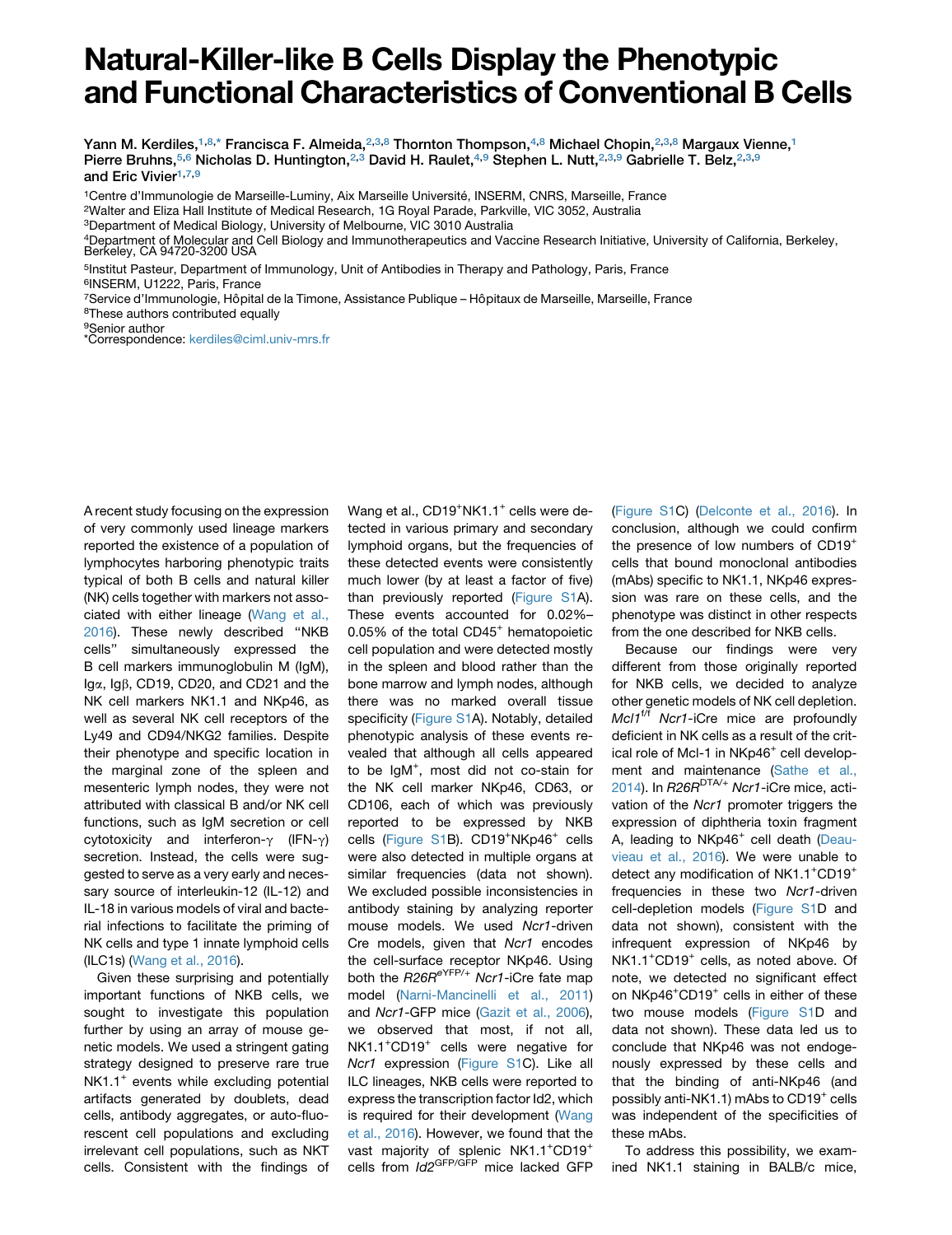which display no reaction to the NK1.1 antibody PK136 because of allelic variations in *Nkrp1b* and *Nkrp1c* [\(Carlyle](#page-2-6) et al., [2006](#page-2-6)), and NKp46 staining in *Ncr1*GFP/GFP mice, which lack NKp46 expression as a result of disruption of *Ncr1* by a GFP reporter cassette ([Gazit](#page-2-2) et al., [2006\)](#page-2-2). In fact, the frequencies of CD19<sup>+</sup> cells that co-stained with the NK1.1 or NKp46 mAbs were unaltered in mice that lacked NK1.1 or NKp46, respectively (Figures S1E and S1F). Thus, the binding of the NK1.1 and NKp46 mAbs to CD19<sup>+</sup> cells was independent of the antigen specificities of the antibodies.

mAbs bind to various cell types via an interaction between their Fc portion and Fc receptors, and B cells strongly express the  $Fc\gamma$ RIIB receptor. Herein, we performed all antibody staining in the presence of high concentrations of unlabeled blocking anti-CD16 and anti-CD32 antibodies (Fc $\gamma$ RIII and Fc $\gamma$ RIIB, respectively) to prevent Fc binding to Fc receptors. This suggested that the binding of the anti-NK1.1 and anti-NKp46 mAbs was not mediated by  $Fc\gamma$ RIIB on B cells. This conclusion was corroborated with the use of Fc $\gamma$ RIIB-deficient mice and Fc $\gamma$ Rdeficient mice lacking Fc $\gamma$ RI, Fc $\gamma$ RIIB, Fc $\gamma$ RIII, and Fc $\gamma$ RIV (Gillis et al., [2017\)](#page-2-7). The frequencies of CD19<sup>+</sup> cells that costained with anti-NK1.1 (CD19<sup>+</sup>NK1.1<sup>+</sup> C57BL/6 mice:  $0.045 \pm 0.002$ ; Fc $\gamma$ RIIBdeficient mice:  $0.06 \pm 0.003$ ; Fc $\gamma$ R-deficient mice:  $0.06 \pm 0.002$ ; mean  $\pm$  SEM) or anti-NKp46 (data not shown) were similar between the mutant strains and the wild-type strain. These data formally excluded a role for  $Fc\gamma$  receptors in the binding of anti-NK1.1 and anti-NKp46 mAbs to B cells.

We then sought to identify more precisely the cells binding anti-NK1.1 and anti-NKp46 mAbs and the mechanisms involved. Given that NKB cells have been described as CD19<sup>+</sup>lgM<sup>+</sup> and expressing the B cell identity regulator Pax5 ([Wang](#page-2-0) et al., 2016), we focused on the B cell lineage. A cardinal feature of mature B cells, not shared with the reported functions of NKB cells [\(Wang](#page-2-0) et al., [2016\)](#page-2-0), is their ability to differentiate into CD138<sup>+</sup>Blimp1<sup>+</sup> antibody-secreting plasmablasts (the rate of differentiation in the presence of liposaccharide [LPS] varies between follicular B cells [slow]

and marginal zone or B1 B cells [rapid]) [\(Fairfax et al., 2007\)](#page-2-8). Sorted NK1.1<sup>+</sup> CD19<sup>+</sup> cells stimulated for 3 days with LPS readily differentiated into CD138<sup>+</sup> Blimp-1<sup>+</sup> plasmablasts at a rate more akin to that of marginal zone B cells than follicular B cells (Figure S1G). In parallel, we evaluated the capacity of NK1.1<sup>+</sup>CD19<sup>+</sup> spleen cells to proliferate and survive in the presence of factors known to support the viability and expansion of bona fide NK cells. We focused on IL-15, given that NKB cells have been reported to survive and expand in the presence of this cytokine ([Wang](#page-2-0) [et al., 2016\)](#page-2-0). However, similar to B cells and consistent with their  $CD122^-$  phenotype, splenic NK1.1<sup>+</sup>CD19<sup>+</sup> cells did not survive in the presence of IL-15, and the few remaining live cells were mostly  $NK1.1^-$ NKp46<sup>-</sup> (Figure S1H). Together, these data strongly suggest that NK1.1<sup>+</sup>CD19<sup>+</sup> cells are B cells that possess the ability to rapidly differentiate into antibody-secreting cells after LPS stimulation.

We further explored the  $Fc\gamma R$ -independent mechanisms by which anti-NK1.1 and anti-NKp46 mAbs bound to B cells by considering the possibility that this binding might be due to direct recognition of the mAbs by surface Igs expressed by a subset of B cells. We therefore investigated whether restricting the B cell receptor (BCR) repertoire would alter the binding of the anti-NK1.1 and anti-NKp46 mAbs to B cells. We used MD4 transgenic mice, in which most, if not all, B cells express a single anti-HEL BCR [\(Goodnow et al., 1988\)](#page-2-9). NK1.1<sup>+</sup>CD19<sup>+</sup> and NKp46<sup>+</sup>CD19<sup>+</sup> events were extremely rare in analyses of peripheral-blood cells from these mice. Restriction of the BCR repertoire, therefore, strongly limited anti-NK1.1 and anti-NKp46 mAbs binding to B cells (Figure S1I). These data support our hypothesis that staining with anti-NK1.1 and anti-NKp46 mAbs results from binding of these mAbs to a subset of BCRs present in the normal polyclonal B cell repertoire.

In summary, our findings demonstrate that NK1.1<sup>+</sup>CD19<sup>+</sup> and NKp46<sup>+</sup>CD19<sup>+</sup> cells do not express NK1.1 or NKp46 and are not a distinct population of NKB cells; instead, they display the phenotypic and functional characteristics of conventional B cells. The expression of CD21 and their anatomical localization ([Wang](#page-2-0) [et al., 2016](#page-2-0)), combined with the rapid differentiation into plasmablasts upon LPS exposure, suggest that many of the CD19<sup>+</sup> cells binding NK1.1 or NKp46 mAbs in the spleen are marginal zone B cells, but our identification of these cells in other organs that lack marginal-zone structures suggests that other mature B cell populations also fall into the NKB cell gate. Overall, these data highlight the need for extreme vigilance in the analysis of antibody-based cell-identification experiments, particularly as they apply to  $IgM<sup>+</sup>$  B cells.

#### SUPPLEMENTAL INFORMATION

Supplemental Information includes one figure and can be found with this article online at [http://dx.](http://dx.doi.org/10.1016/j.immuni.2017.07.026) [doi.org/10.1016/j.immuni.2017.07.026](http://dx.doi.org/10.1016/j.immuni.2017.07.026).

#### **REFERENCES**

<span id="page-2-6"></span>Carlyle, J.R., Mesci, A., Ljutic, B., Bélanger, S., Tai, L.-H., Rousselle, E., Troke, A.D., Proteau, M.-F. [and Makrigiannis, A.P. \(2006\). J. Immunol.](http://refhub.elsevier.com/S1074-7613(17)30335-7/sref1) *176*, [7511–7524.](http://refhub.elsevier.com/S1074-7613(17)30335-7/sref1)

<span id="page-2-5"></span>Deauvieau, F., Fenis, A., Dalencon, F., Burdin, N., [Vivier, E., and Kerdiles, Y. \(2016\). Curr. Top. Micro](http://refhub.elsevier.com/S1074-7613(17)30335-7/sref2)[biol. Immunol.](http://refhub.elsevier.com/S1074-7613(17)30335-7/sref2) *395*, 173–190.

<span id="page-2-3"></span>[Delconte, R.B., Shi, W., Sathe, P., Ushiki, T., Seil](http://refhub.elsevier.com/S1074-7613(17)30335-7/sref3)[let, C., Minnich, M., Kolesnik, T.B., Rankin, L.C.,](http://refhub.elsevier.com/S1074-7613(17)30335-7/sref3) [Mielke, L.A., Zhang, J.G., et al. \(2016\). Immunity](http://refhub.elsevier.com/S1074-7613(17)30335-7/sref3) *44*[, 103–115.](http://refhub.elsevier.com/S1074-7613(17)30335-7/sref3)

<span id="page-2-8"></span>[Fairfax, K.A., Corcoran, L.M., Pridans, C., Hunting](http://refhub.elsevier.com/S1074-7613(17)30335-7/sref4)[ton, N.D., Kallies, A., Nutt, S.L., and Tarlinton, D.M.](http://refhub.elsevier.com/S1074-7613(17)30335-7/sref4) [\(2007\). J. Immunol.](http://refhub.elsevier.com/S1074-7613(17)30335-7/sref4) *178*, 4104–4111.

<span id="page-2-2"></span>[Gazit, R., Gruda, R., Elboim, M., Arnon, T.I., Katz,](http://refhub.elsevier.com/S1074-7613(17)30335-7/sref5) [G., Achdout, H., Hanna, J., Qimron, U., Landau,](http://refhub.elsevier.com/S1074-7613(17)30335-7/sref5) [G., Greenbaum, E., et al. \(2006\). Nat. Immunol.](http://refhub.elsevier.com/S1074-7613(17)30335-7/sref5) *7*, [517–523](http://refhub.elsevier.com/S1074-7613(17)30335-7/sref5).

<span id="page-2-7"></span>[Gillis, C.M., Zenatti, P.P., Mancardi, D.A., Beutier,](http://refhub.elsevier.com/S1074-7613(17)30335-7/sref6) [H., Fiette, L., Macdonald, L.E., Murphy, A.J., Celli,](http://refhub.elsevier.com/S1074-7613(17)30335-7/sref6) S., Bousso, P., Jö[nsson, F., and Bruhns, P. \(2017\).](http://refhub.elsevier.com/S1074-7613(17)30335-7/sref6) [J. Autoimmun.](http://refhub.elsevier.com/S1074-7613(17)30335-7/sref6) *80*, 95–102.

<span id="page-2-9"></span>[Goodnow, C.C., Crosbie, J., Adelstein, S., Lavoie,](http://refhub.elsevier.com/S1074-7613(17)30335-7/sref7) [T.B., Smith-Gill, S.J., Brink, R.A., Pritchard-Bris](http://refhub.elsevier.com/S1074-7613(17)30335-7/sref7)[coe, H., Wotherspoon, J.S., Loblay, R.H., Raphael,](http://refhub.elsevier.com/S1074-7613(17)30335-7/sref7) [K., et al. \(1988\). Nature](http://refhub.elsevier.com/S1074-7613(17)30335-7/sref7) *334*, 676–682.

<span id="page-2-1"></span>[Narni-Mancinelli, E., Chaix, J., Fenis, A., Kerdiles,](http://refhub.elsevier.com/S1074-7613(17)30335-7/sref8) Y.M., Yessaad, N., Reynders, A., Gregoire, C. [Luche, H., Ugolini, S., Tomasello, E., et al. \(2011\).](http://refhub.elsevier.com/S1074-7613(17)30335-7/sref8) [Proc. Natl. Acad. Sci. USA](http://refhub.elsevier.com/S1074-7613(17)30335-7/sref8) *108*, 18324–18329.

<span id="page-2-4"></span>[Sathe, P., Delconte, R.B., Souza-Fonseca-Gui](http://refhub.elsevier.com/S1074-7613(17)30335-7/sref9)[maraes, F., Seillet, C., Chopin, M., Vandenberg,](http://refhub.elsevier.com/S1074-7613(17)30335-7/sref9) [C.J., Rankin, L.C., Mielke, L.A., Vikstrom, I.,](http://refhub.elsevier.com/S1074-7613(17)30335-7/sref9) [Kolesnik, T.B., et al. \(2014\). Nat. Commun.](http://refhub.elsevier.com/S1074-7613(17)30335-7/sref9) *5*[, 4539](http://refhub.elsevier.com/S1074-7613(17)30335-7/sref9).

<span id="page-2-0"></span>[Wang, S., Xia, P., Chen, Y., Huang, G., Xiong, Z.,](http://refhub.elsevier.com/S1074-7613(17)30335-7/sref10) [Liu, J., Li, C., Ye, B., Du, Y., and Fan, Z. \(2016\). Im](http://refhub.elsevier.com/S1074-7613(17)30335-7/sref10)munity *45*[, 131–144.](http://refhub.elsevier.com/S1074-7613(17)30335-7/sref10)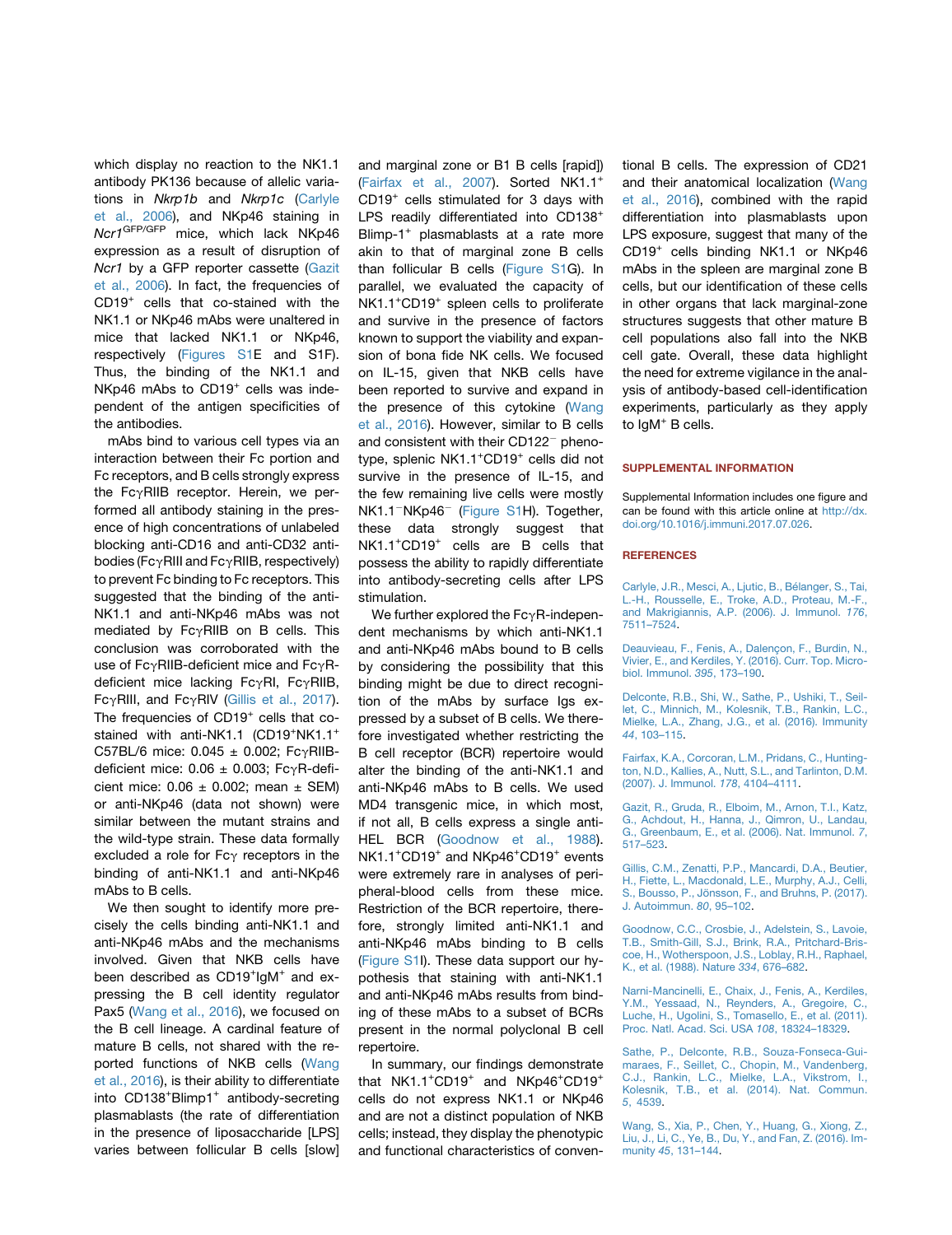## Supplemental Information

## Natural-Killer-like B Cells Display the Phenotypic

### and Functional Characteristics of Conventional B Cells

Yann M. Kerdiles, Francisca F. Almeida, Thornton Thompson, Michael Chopin, Margaux Vienne, Pierre Bruhns, Nicholas D. Huntington, David H. Raulet, Stephen L. Nutt, Gabrielle T. Belz, and Eric Vivier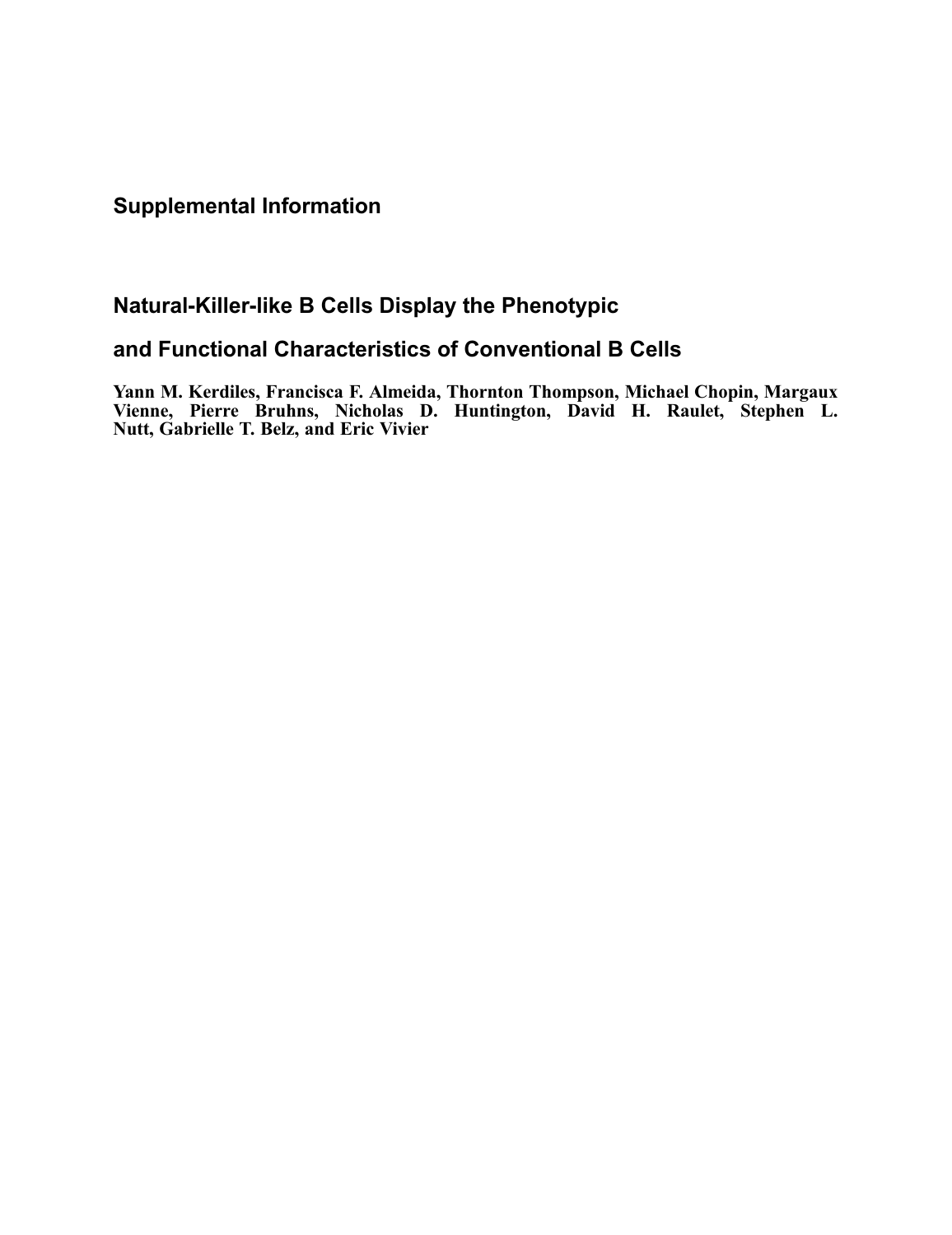